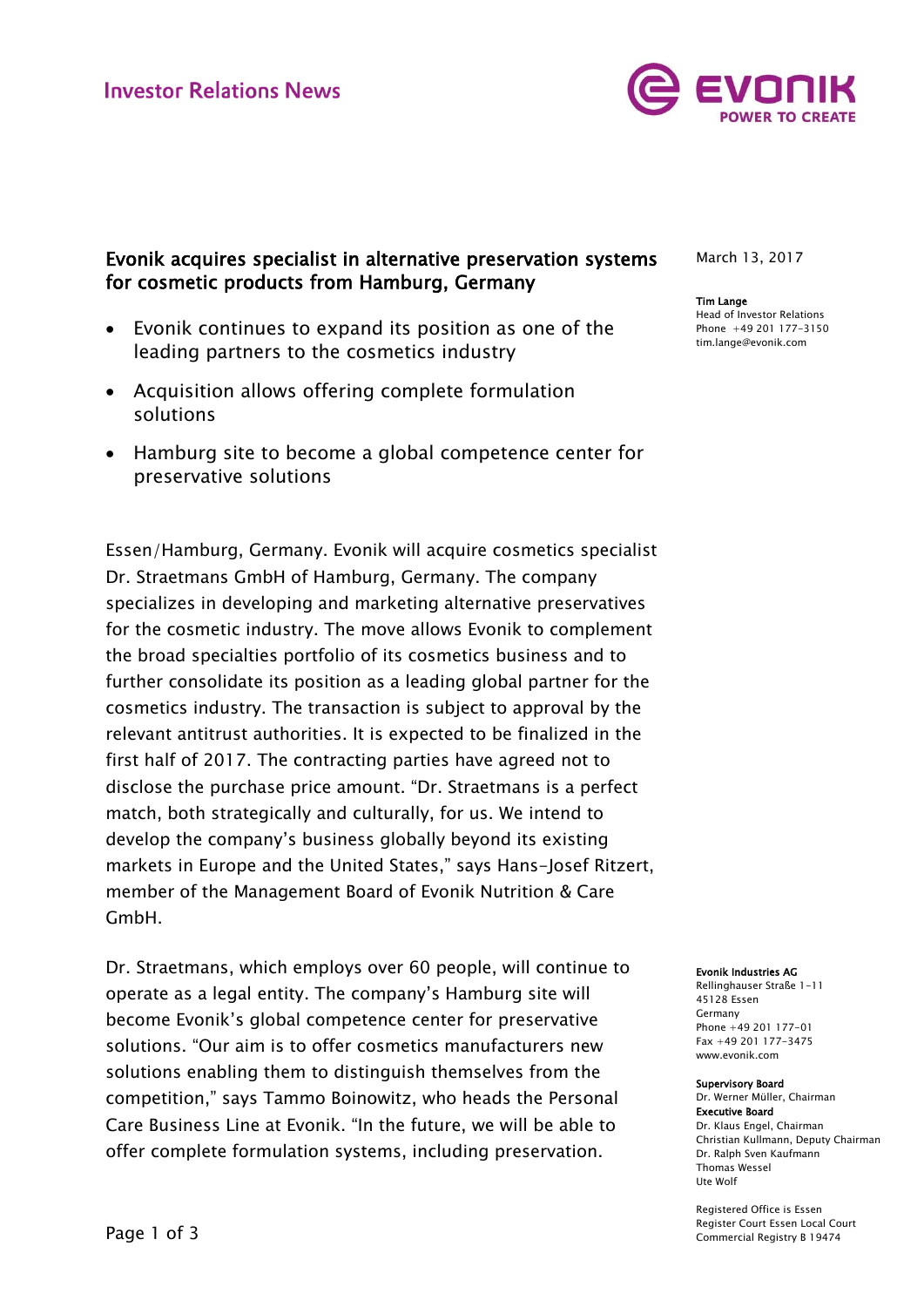

In doing so, we make an important contribution to optimizing our customers' development work."

Established in 1984, Dr. Straetmans was a pioneer of alternative preservative systems. The difference between these and conventional preservatives is, among others, that the functions they perform in the final product go beyond preservation, for example, by acting as an additional moisturizer. At the same time, it is becoming more and more important for cosmetics manufacturers to formulate their products sustainably. In doing so, customer demands as well as regulatory requirements must be taken into account.

The use of alternative preservative systems is complex, however. "The reason for this is that we're introducing larger amounts of surface active ingredients into the formulation. Our competencies in areas such as application and formulation allow us to maintain a stable emulsion," explains Jan Jänichen, the managing director of Dr. Straetmans. Wilfried Petersen, also managing director of Dr. Straetmans, adds: "In combination with Evonik's emulsifier expertise, we can provide our customers with even better support for developing formulations." In addition to its alternative preservative systems, Dr. Straetmans also offers selected conventional preservatives. The decades-long experience of both sides and the comprehensive product range mean that the companies can in future offer customers formulation concepts for sustainable use.